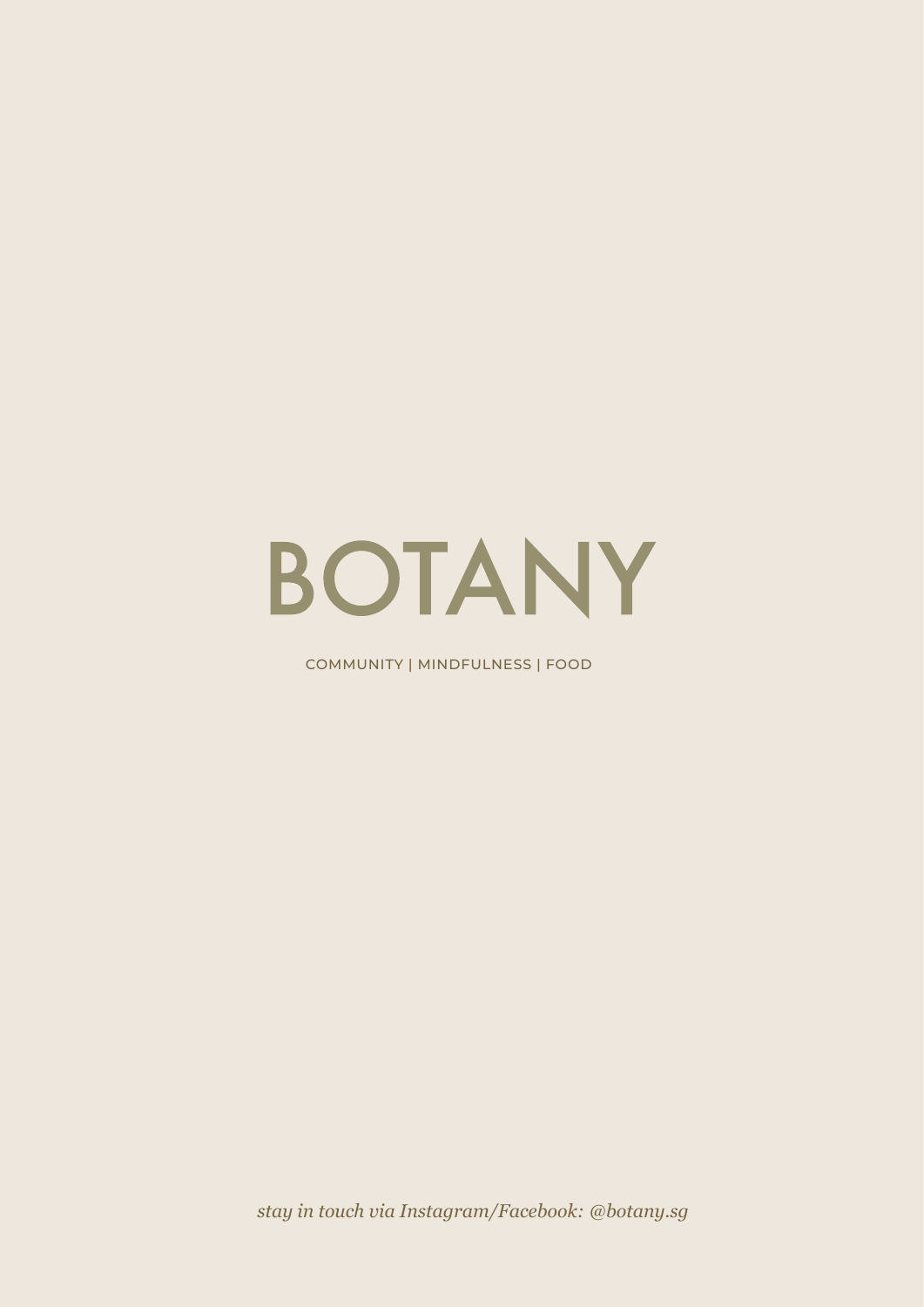# *good vibes only...*

BOTANY Signature Breakfast DIY (V) Signature Avo Toast (V) *In-House Smashed Avocado Recipe On Sourdough Toast With Sauteed Kale and Sous Vide Egg.*  (V) Vegan Option Available all day brunch. 19 23 Available till 6pm. Smoked Salmon Scrambled Egg Toast *Scramble Eggs with Smoked Salmon and Baby Spinach on Sourdough Toast with Sauteed Kale.*  23 Steak and Eggs (GF) *200G Grassfed Striploin, Sauteed Mushrooms, Scrambled Eggs Or Sunnyside-Ups* 26 Chicken Congee *In-house recipe of slow-cooked Congee with Chicken, Dough Fritter and Scallions* Add Egg  $+ 1.5$ Add Century Egg + 2<br>Add Century Egg + 2<br>Add Chicken + 3 Add Chicken 13 Add On Sides Sauteed Mushrooms (V)  $+4$ <br>Sauteed Baby Spinach (V)  $+5$ Sauteed Baby Spinach (V) +5<br>Bacon +5 Bacon +5<br>Grilled Chicken +5<br>Smoked Salmon +7 Grilled Chicken Smoked Salmon +7<br>Pan-Seared Steak (180gm) +9 Pan-Seared Steak (180gm) Impossible Patty (V)  $+9$ *\*these sides and prices are only available for Breakfast DIY* Muesli Granola Bowl (V) *Muesli Bowl Topped With Fresh Cut Fruits, Yogurt and Milk* (V) Vegan Option Available Change to Oat/Soy/Almond Milk +1 13 *Base Comes with either French Toast, Croissant or Sour Dough, Salad, Pork Bratswurst, Eggs-of-Your-Choice, and you can add any of the following:*

#### *AMPLIFY YOUR BREAKFAST :*

| · Eggs-of-your-choice                              | $+4$ . Bacon                 | $+6$  |
|----------------------------------------------------|------------------------------|-------|
| · Sauteed Baby Spinach (V) +6 · Bratswurst Sausage |                              | $+6$  |
| · Sauteed Mushrooms (V)                            | +6 · Smashed Avocados (V) +8 |       |
| . Gluten Free Bread                                | $+5$ · Smoked Salmon         | $+8$  |
| · Croissant                                        | $+5$ · Impossible Patty (V)  | $+10$ |

### protein or salad. Available all day. Mid Wings w/ Thai Sweet Chilli *In-house baked mid wings, sweet chilli glaze, garlic crumb* Truffle Kombu Fries (V) *Truffle, shoestring fries, kombu, parmesan* starters. Available all day. Homemade Hummus with Nachos (V)(GF) *Homemade Hummus Doused With Olive Oil And Paired With Nachos. Fried tofu and tempe fritters served with sambal mayo* Tofu Tempe Fries (V) 15 Taiwanese Chicken Bites *Marinated Chicken Thigh with Taiwanese Spice Seasoning* BOTANY Protein Meal or Salad DIY (V) Choose your base (V): a) Quinoa Kale b) Truffle Quinoa BOTANY Mushroom Soup (V) *Blended Field Mushrooms with Cream, White Truffle Oil, Garlic Crouton, Chives* SOUDS. Available from 11am - closing Collagen Soup (GF) *Homemade Extra Thick Chicken Broth with Wolfberries, Himalayan Salt and Pepper*

c) Mixed Salad d) Cauliflower 'Rice'

Choose your protein/side: Smashed Avocados(V) Tofu Tempe Fries(V) Pork Sausages Grilled Chicken Pan-Seared Salmon Pan-Seared Steak (150gm) Impossible Patty (V)

#### ADD EXTRAS : +5

- Smashed Avocados (V)
- Sauteed Baby Spinach (V)
- Sauteed Mushrooms (V)

#### *Our Food Philosophy*

At BOTANY, we create food we love for people we love to share with<br>– regardless if they are meat-lovers, vegetarian or vegan.<br>Our serving time may be longer than other restaurants as we need<br>a longer preparation time as mo

*Blending the best of the East and West cuisines, Botany aims to serve delectable original recipes in its most natural flavours.*

*(V) Vegetarian / Vegan Option*

### *stay in touch via Instagram: @botany.sg (GF) Gluten-Free Option*

menu.

15

15

15

15

 $12$ 

12

25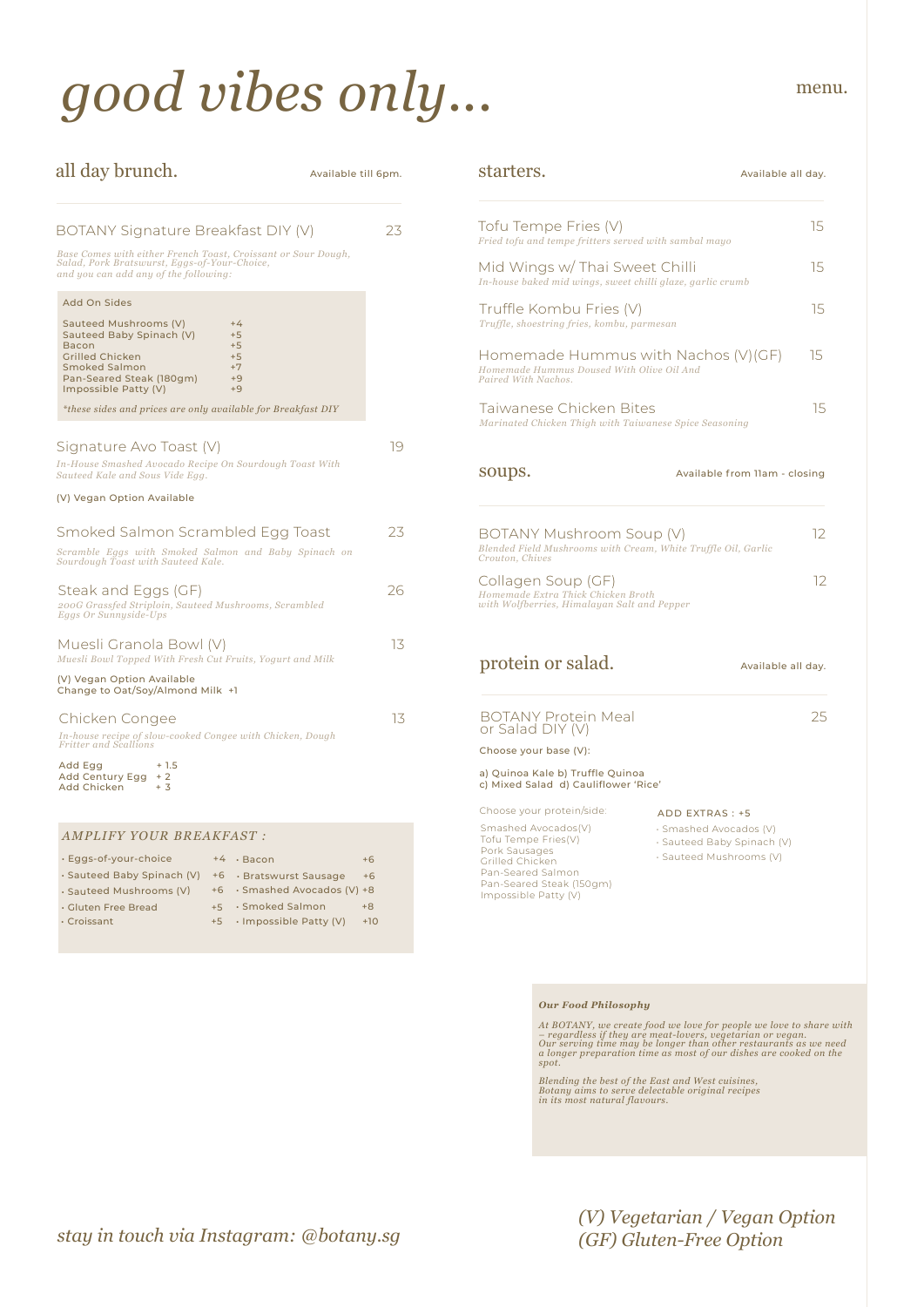# good vibes only... menu.

desserts. Available all day. Uni Truffle Capellini *Cold Rinsed Capellini with Truffle Salsa, Japanese Sea Urchin and Salmon Roe* 29 Signature Grilled Chicken with Balinese Salsa (GF) *A BOTANY Signature – Boneless Chicken Leg Marinated With Spices Paired With Home-Made Balinese Salsa and Sunny Side Up.* 19 Impossible™ Mapo Tofu Bowl (V) *Japanese Rice paired with Silken Tofu cooked in Szechuan Spices and Impossible™ meat, Topped with Sous Vide Egg.*  19 east meets west. Available from 11am - closing Thai Basil Impossible™ Stir Fry (V) *Thai Basil ImpossibleTM Minced Stir Fry with Japanese Rice and Sunny Side Up* (V) Vegan Option Available 25 Truffle Mushroom Pasta (V)(GF) *Truffle Cream, Sauteed Mushrooms, Bacon, Poached Egg, Organic Penne* \*gluten-free option available +2  $22$ mains. Maximum Available from 11am - closing Homemade Beef Burger (V) *Home-made beef patty marinated with herbs, Himalayan Sea-Salt and Black Pepper Topped with Cheddar Cheese and Sunny-side up* (V) Vegetarian/Vegan Option Available Change to Impossible Patty +3 25 Pan-Seared Barramundi w/ Pesto (GF) *Golden Pan-seared Barramundi (200gm) with Pesto on Buttery Mash Potato*  $28$ Crabmeat Aglio Olio (V)(GF) *Organic Spaghetti Tossed in Olive Oil, Garlic and Chili with Crabmeat* \*gluten-free option available +2 22 *Make it Vegtarian or Plant-Based! Mushrooms, Baby Spinach, Linguine, Olive Oil, Garlic, Bird's Eye Chilli* Australian Grass Fed Ribeye (GF) (200gm/300gm) *Succulent Cut Of Ribeye Doused In Coarse Sea-Salt, Black Pepper With Butter Mash and Sauteed Baby Spinach.*  28/36 Rosemary Orange Duck Confit *Golden Pan-seared Duck Leg Confit with Rosemary Orange Sauce on Buttery Mash Potato.* 28 Mixed Grill Platter (GF) *Choose any 3 meats below:* Pork Sausages Grilled Chicken Pan-Seared Salmon Pan-Seared Steak Impossible Patty (V) *Choose 1 side below:* a) Quinoa Kale b) Truffle Quinoa c) Mixed Salad d) Cauliflower 'Rice' 55 Bella's Brownies w/ Gelato *Love Bella's famous fudgey brownies served with Chocolate or Vanilla Gelato* 14 Signature Basque Cheesecake *Australian Cream Cheese, Heavy Cream, Eggs, Vanilla* 9 Gluten-Free Desserts 8 *Gluten-Free Chocolate Cake Gluten-Free Apple Tart* Plant-Based Cakes 9 *Handmade Plant-Based Cakes. Wholemeal Flour, Organic Oat Milk, Raw Sugar, Coconut Oil. 100% Natural Ingredients* Choose your flavour:

*Banana Cake Carrot Walnut* 

Add Chocolate or Vanilla Gelato +4.50

*Caring For You – Through Little Details*

*Using the natural flavouring of herbs and spices, we create healthier recipes that retains its tastiness.*

*We use only Himalayan Salt, raw sugar and vegetable oils in most of our dishes. No MSG and preservatives.*

*stay in touch via Instagram: @botany.sg*

*(V) Vegetarian / Vegan Option (GF) Gluten-Free Option*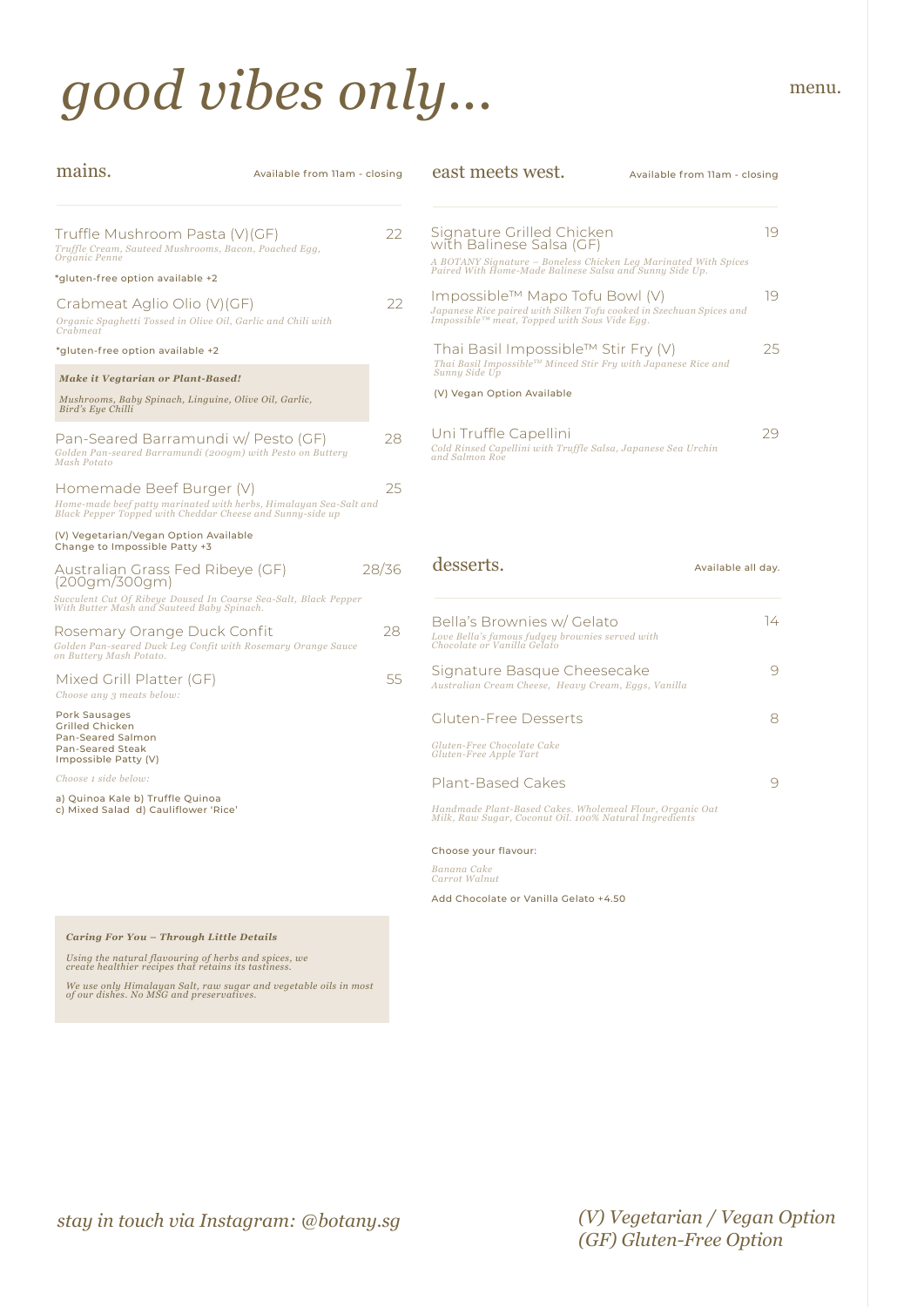# *good vibes only...*

| specialty coffee.                                                                                                             | Available all day. |
|-------------------------------------------------------------------------------------------------------------------------------|--------------------|
|                                                                                                                               | H C                |
| Espresso (Double)                                                                                                             | $5$   -            |
| Black Coffee / Piccolo                                                                                                        | 5 6                |
| Cappuccino / Latte / Flat White                                                                                               | 7 7                |
| Cold Brew                                                                                                                     | -18                |
| Chai / Matcha Latte                                                                                                           | 718                |
| Cocoa                                                                                                                         | 718                |
| <b>Flavoured Latte</b><br>· Salted Caramel<br>· Dark Chocolate Mocha<br>• Mocha Mojito<br>· Hazelnut<br>· Rose (with alcohol) | 718                |
| <b>Babycino</b>                                                                                                               | .3 I               |

| specialty teas.                                                                                                | Available all day. |  |
|----------------------------------------------------------------------------------------------------------------|--------------------|--|
|                                                                                                                |                    |  |
| BOTANY Milk Tea (Hot/Cold)                                                                                     | 8                  |  |
| Earl Grey Milk Tea (Hot/Cold)                                                                                  | 8                  |  |
| Thai Milk Tea (Hot/Cold)                                                                                       | 8                  |  |
| Rose Milk Tea (Hot/Cold)                                                                                       | 8                  |  |
| Iced Yuzu Peach Tea                                                                                            | 8                  |  |
| Iced Lychee Lavender Tea                                                                                       | 8                  |  |
| Herbal Teas                                                                                                    | 8                  |  |
| · Rose & Honey<br>· Organic German Camomile<br>• Organic Peppermint<br>• Organic Detox Blend<br>· Ginger Lemon |                    |  |

### *MODIFY YOUR COFFEE :*

| . Extra Shot     | $+1$ |
|------------------|------|
| · Oat/Soy/Almond | $+1$ |

#### *Our Coffee Blend*

*85% Arabica and 15% Robusta, roasted locally to Italian standards – bold and fruity sans the bitterness you get from an Italian roast.*

| cold pressed juices.                                      | Available all day. |
|-----------------------------------------------------------|--------------------|
| Immunity<br>Ginger, carrots, oranges, celery.             |                    |
| Detox<br>Green apples, celery, cucumber, kale, and ginger |                    |
| juices & artisan water.                                   | Available all day. |

| Orange / Apple / Guava Juice       | 75 |
|------------------------------------|----|
| Evian Mineral Water (Glass Bottle) |    |
| Sparkling Water (330ml)            |    |

| fruit sodas | Available all day. |
|-------------|--------------------|
| - Yuzu Soda |                    |
| Peach Soda  |                    |
| Lemonade    |                    |

### *stay in touch via Instagram: @botany.sg*